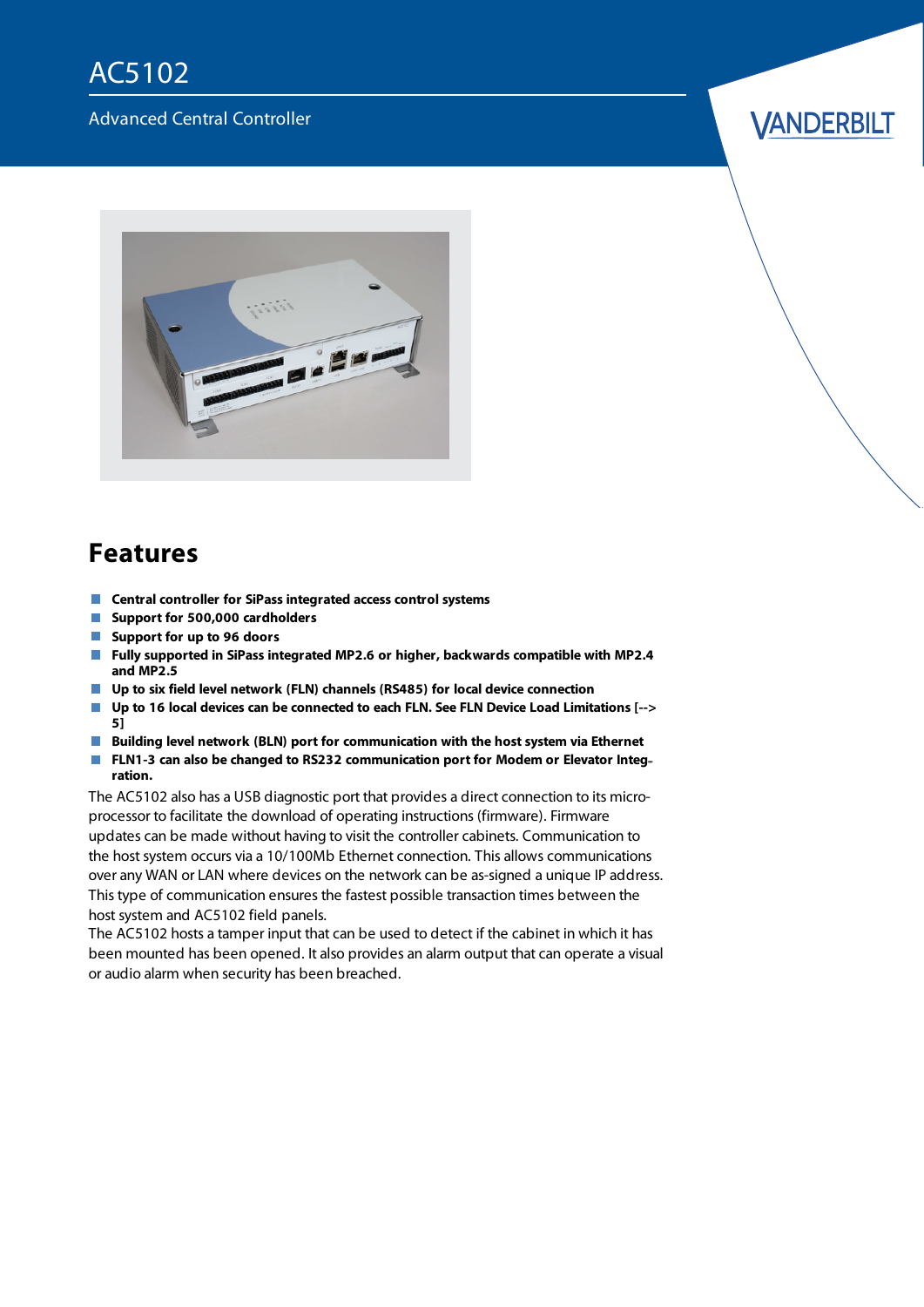## **Technical Data**

|                                      | AC5102                                                                                                                                                                                                                                                                   |
|--------------------------------------|--------------------------------------------------------------------------------------------------------------------------------------------------------------------------------------------------------------------------------------------------------------------------|
| Additional components                | ACK5110 cable for modem connection                                                                                                                                                                                                                                       |
| Communication interfaces             | m.<br>6 x Field level network (FLN):<br>• FLN 1: RS232 (modem port) or RS422 / RS485<br>FLN 2 & 3: RS232 / RS422 / RS485<br>• FLN 4,5,6: RS485 only (expansion module)<br>1 x RS232 RJ12 (RxD, TxD, GND)<br>2 x LAN: RJ45 (10/100 MB Ethernet)<br>1 x USB-A<br>1 x USB-B |
| Operating voltage                    | 12-30 VDC                                                                                                                                                                                                                                                                |
| Power consumption                    | Max. 10 W (fully loaded)                                                                                                                                                                                                                                                 |
| Alarm inputs                         | 1 x Tamper input, 1 x Power fail input                                                                                                                                                                                                                                   |
| Alarm output                         | 1 x Alarm output (optical relay, max. 12 V, 100 mA)                                                                                                                                                                                                                      |
| Door capacity                        | 96                                                                                                                                                                                                                                                                       |
| Card capacity                        | 500,000                                                                                                                                                                                                                                                                  |
| Indicators                           | Power, Active, Error, COM, USB, SD-Card, 4 x Ethernet                                                                                                                                                                                                                    |
| LCD Display                          | None                                                                                                                                                                                                                                                                     |
| Keypad                               | None                                                                                                                                                                                                                                                                     |
| Tamper switch                        | Yes (Internal)                                                                                                                                                                                                                                                           |
| RTC battery                          | 3.0 V, type CR2032                                                                                                                                                                                                                                                       |
| Microprocessor                       | AT91SAM9G20<br>RISC Processor Based on ARM v5TEJ Architecture                                                                                                                                                                                                            |
| Main memory                          | 128 MB                                                                                                                                                                                                                                                                   |
| Flash memory                         | 256 MB; Firmware is field-updatable                                                                                                                                                                                                                                      |
| Operating temperature                | 0 to +50 $^{\circ}$ C                                                                                                                                                                                                                                                    |
| Environment                          | Indoor use only                                                                                                                                                                                                                                                          |
| Housing                              | Steel                                                                                                                                                                                                                                                                    |
| Colour                               | Grey and blue                                                                                                                                                                                                                                                            |
| Storage temperature                  | -30 to +65 °C (-22 to 149 °F)                                                                                                                                                                                                                                            |
| Humidity                             | 5 – 93% (non condensing)                                                                                                                                                                                                                                                 |
| Dimensions ( $W \times H \times D$ ) | 124 x 220 x 54 mm                                                                                                                                                                                                                                                        |
| Approval                             | CE, UL294, C-Tick, FCC                                                                                                                                                                                                                                                   |
|                                      |                                                                                                                                                                                                                                                                          |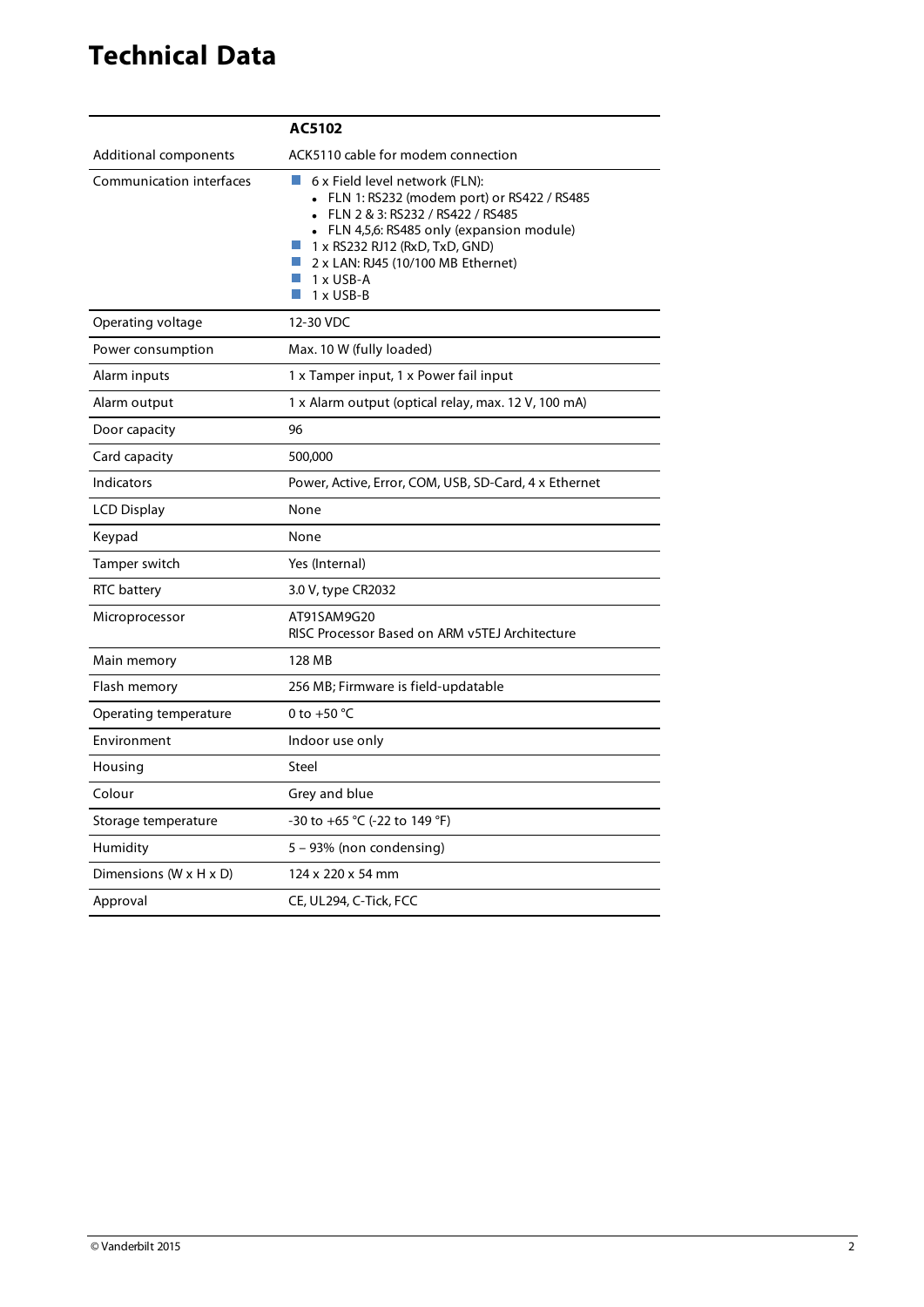# **Dimensions**

Note that the unit is recommended to be mounted in upright position to achieve the best ventilation.

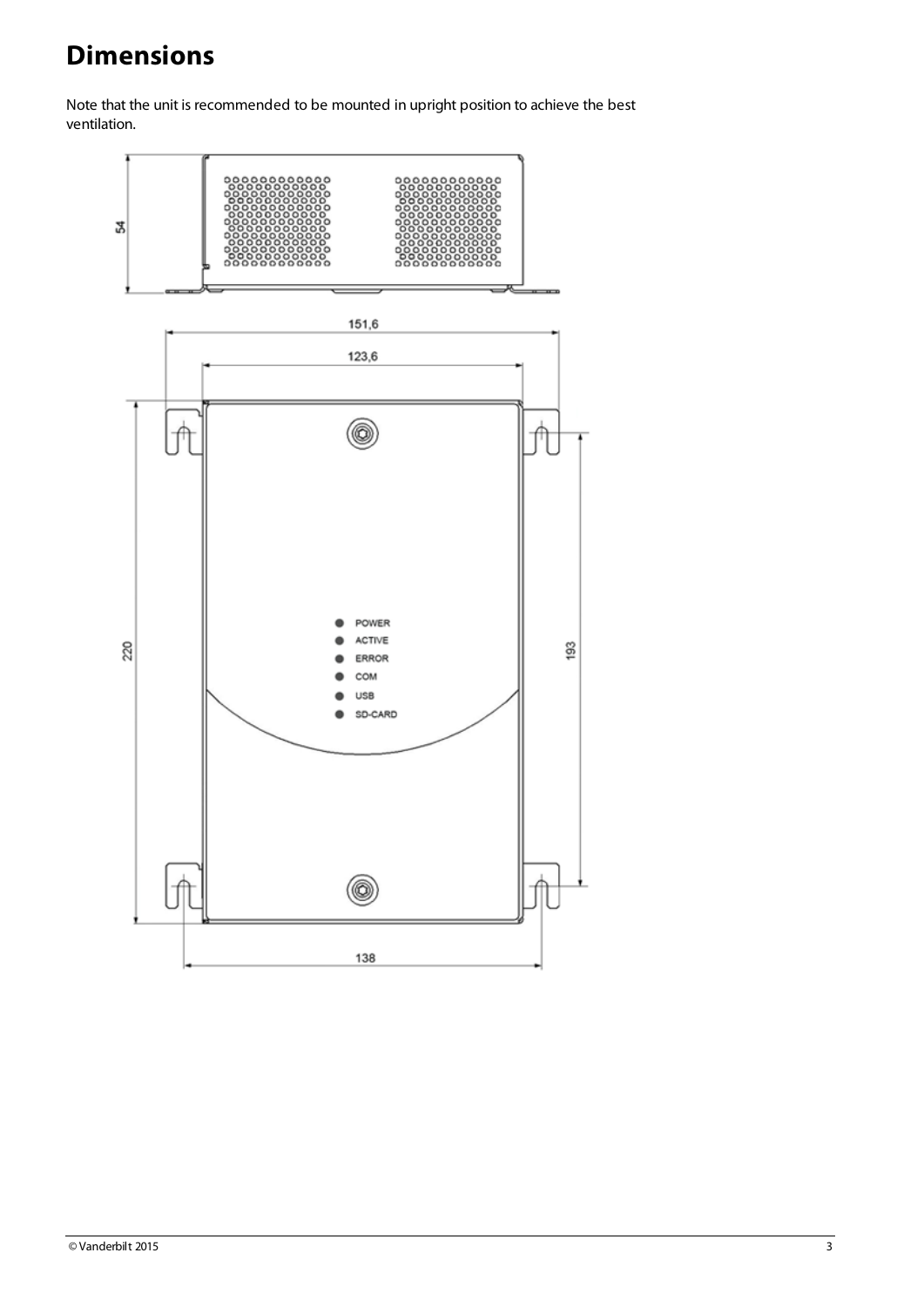## **Interfaces**



The following table provides a brief description of each port.

| <b>Port Name</b> | <b>Brief Description</b>                                                                                                                                                         |
|------------------|----------------------------------------------------------------------------------------------------------------------------------------------------------------------------------|
| FI N 1           | Local RS485/RS422 communications for connection of up to 16 local devices.<br>NOTE: FLN1 and RJ45 RS232 ports are shared. Only one port can be con-<br>nected at any given time. |
| FIN 2-3          | Local RS485/RS422/RS232 communications for connection of up to 16 local<br>devices                                                                                               |
| FIN4-6           | Local RS485 communications for connection of up to 16 local devices                                                                                                              |
| <b>RS232</b>     | Modem port: RJ-45 (RS232) port for dialup communications with the host sys-<br>tem                                                                                               |
| USB-B            | USB port to connect to a PC for initial network configuration and for dia-<br>gnostic purposes                                                                                   |
| USB-A            | USB port for connection of USB devices, like a flash key                                                                                                                         |
| <b>LAN 1-2</b>   | Ethernet ports for communication with the host system via LAN                                                                                                                    |
| Power            | Connection for a 12-30 V DC power source.                                                                                                                                        |
| Power fail       | Input for the connection of a power fail signal used to monitor the status of<br>the external power supply                                                                       |
| Tamper           | Input for the connection of a tamper switch, used to monitor the status of<br>the cabinet door                                                                                   |
| Alarm out        | Optical relay (max. 12 V, 100 mA) used to connect an alarm output device<br>such as a siren / buzzer / strobe light.                                                             |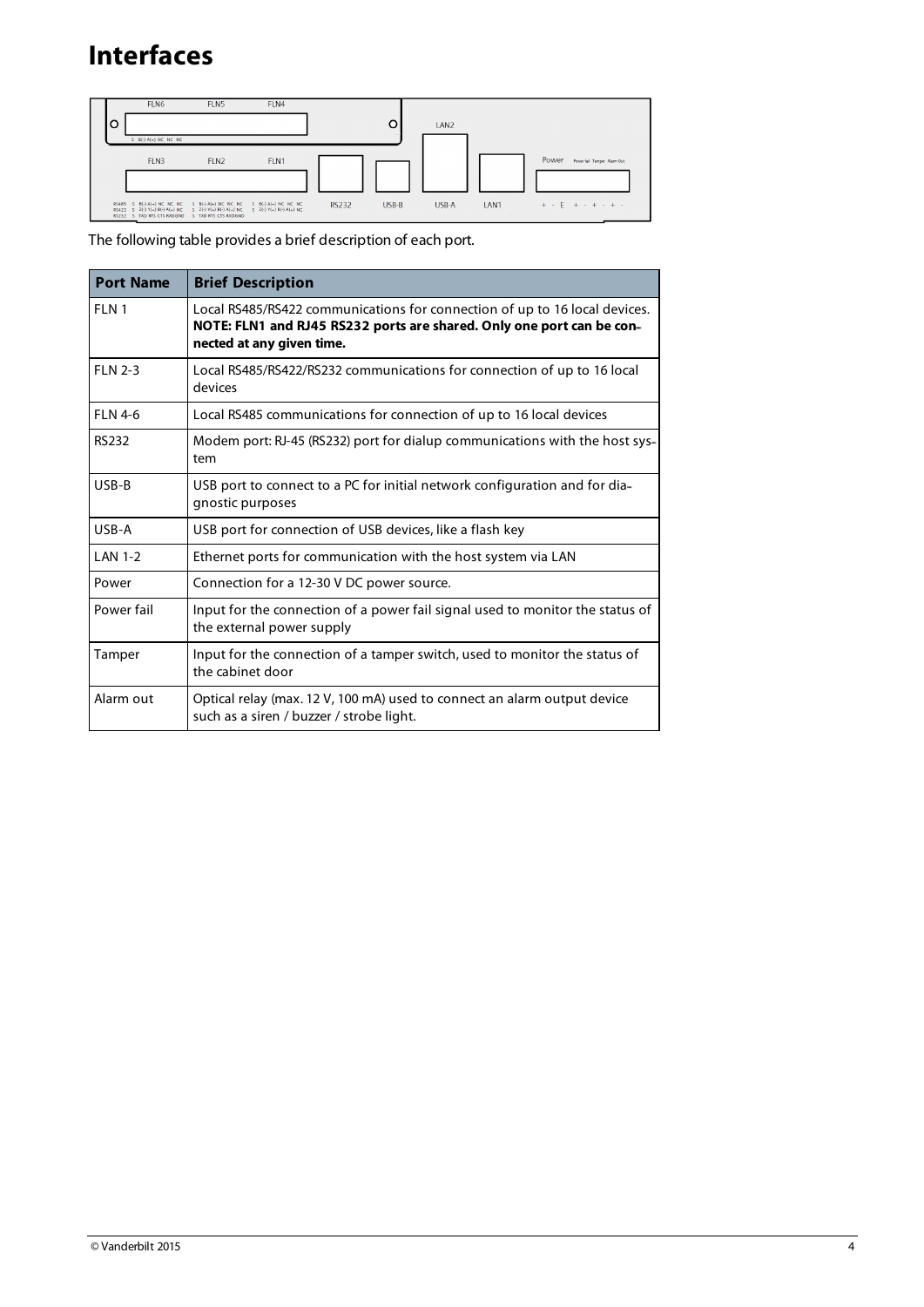## <span id="page-4-0"></span>**FLN Device Load Limitations**

Each device produces a certain load on the FLN. The following table outlines the equi valent load value for each FLN device.

| <b>Device</b> | <b>Configuration Units</b>                                |
|---------------|-----------------------------------------------------------|
| ADS52x0 (SRI) | 1 load                                                    |
| ADD51x0 (DRI) | 2 loads                                                   |
| AFI5100 (IPM) | 4 loads                                                   |
|               | AFO5100 (OPM)   4 loads (2 when used in one lift control) |
| ADE5300 (ERI) | 8 loads                                                   |
| AFO5200 (8IO) | 2 loads                                                   |

The following table outlines the maximum value of configuration loads that can be con nected to each FLN.

|                  | <b>FLN Channel   Maximum Configuration Unit Value</b> |
|------------------|-------------------------------------------------------|
| FLN 1            | 16 loads                                              |
| FLN <sub>2</sub> | 16 loads                                              |
| FLN <sub>3</sub> | 16 loads                                              |
| FLN <sub>4</sub> | 16 loads                                              |
| FLN <sub>5</sub> | 16 loads                                              |
| FLN <sub>6</sub> | 16 loads                                              |

Example of a Load calculation:  $ADE5300 + AF15100 + 2 \times ADD5100 = 16$  load

#### **Details for ordering**

| <b>Type</b>                                     | Part nr        | <b>Designation</b>                | Weight |  |  |  |  |
|-------------------------------------------------|----------------|-----------------------------------|--------|--|--|--|--|
| AC5102                                          | V54507-C22-A1  | Advanced central controller (ACC) | 990 a  |  |  |  |  |
| Accessories, not included in scope of delivery! |                |                                   |        |  |  |  |  |
| ACK5110                                         | V6FL7820-8FB11 | SiPass integrated modem cable     | 200q   |  |  |  |  |